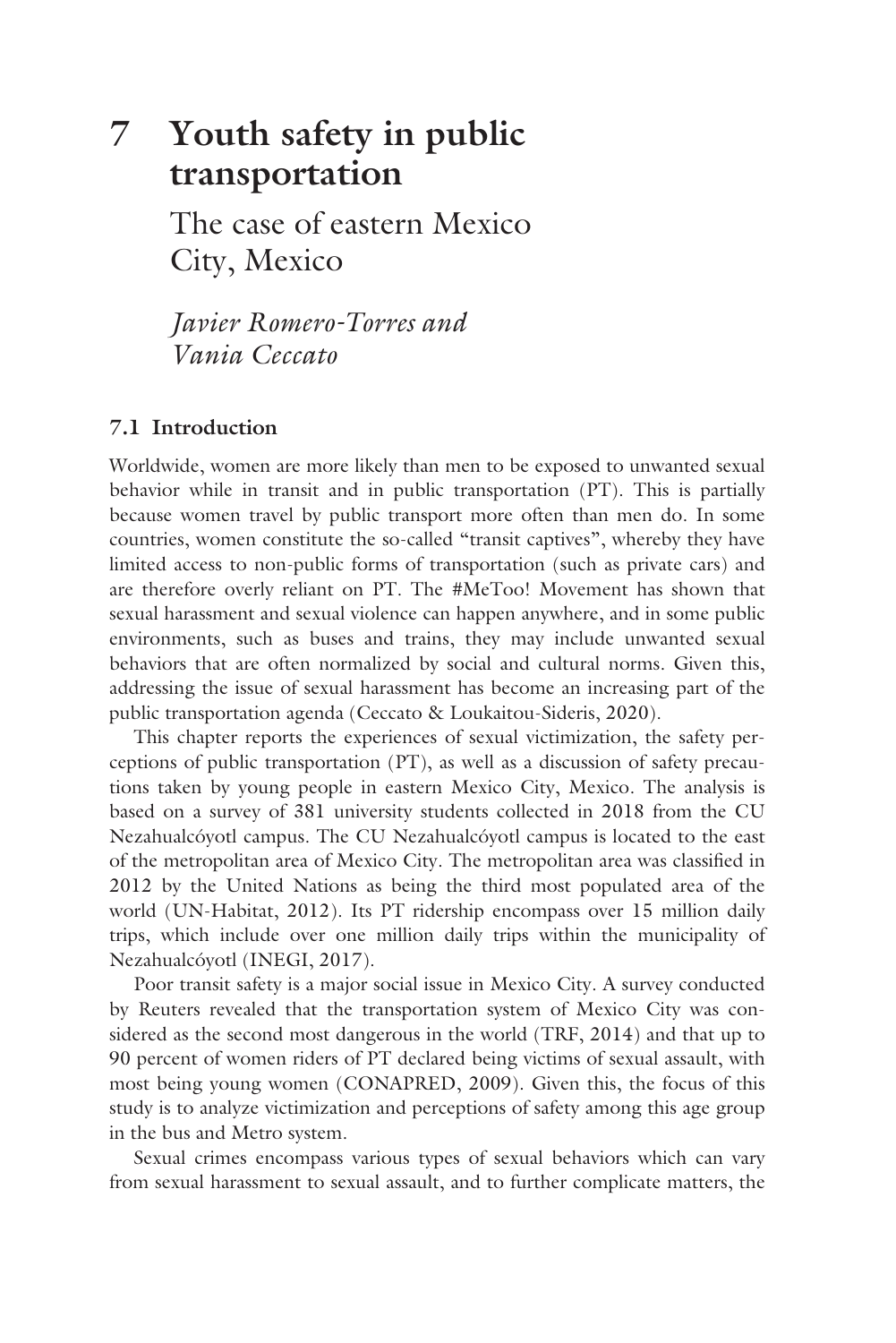## 146 *Javier Romero-Torres and Vania Ceccato*

boundaries between these types of acts are blurred. In this study, we follow the definition suggested by Ceccato and Loukaitou-Sideris (2020):

- 1. *Nonverbal sexual violence/abuse*. It includes exhibitionism, showing sexually explicit pictures, or making sexual gestures.
- 2. *Verbal sexual violence/abuse*. It includes sexual comments, jeering or taunting, and asking questions about sexual activity.
- 3. *Physical sexual violence/abuse*. It may involve behaviors such as touching, kissing, and rape.

The chapter is structured as follows. First, the case study is introduced. Second, the data source is described as well as the characterization of the transportation modes. Third, the results and discussion are presented in relation to the type of crimes, place and mode of transportation, and types of precautions that students take to avoid victimization. Finally, the chapter finishes with the conclusion and policy recommendations.

# **7.2 Background**

## *The nature of sexual crimes in public transportation*

Sexual harassment and sexual violence come in many forms, and it is a common phenomenon in PT services worldwide. Since some PT environments are often places of convergence, crime opportunities, and sexual violence, it is an inherent part of the daily rhythmic flow of people passing by in these transit environments. Paradoxically, some of these sexual crimes happen in places where anonymity at particular times make these crimes possible, such as an empty bus or train station in the evening hours.

Previous research has indicated that the risk of victimization of sexual crimes and unwanted sexual behaviors varies across different types of individuals (age, gender, (dis)ability, LBGTQI status, IT literacy, previous victimization, frequency of use of public transportation, length of trip), over time (rush hours, off-peak hours, days of the week, weekends, and weekdays, seasonal differences) and by different public transportation modes and settings along the trip (Gekoski et al. 2015, 6).

Transit environments, such as bus stops or train stations can be considered as criminogenic places. In Mexico, for example, a survey by the National Survey of Victimization and Perception of Public Safety (ENVIPE, 2018), found that 43.4 percent of those interviewed indicated that they were robbed or assaulted during the use of PT in the metropolitan area of Mexico City. This is well above other crimes such as fraud or robbery at home. The survey also indicated that 90.7 percent of those interviewed felt unsafe during transit using PT. As a consequence, PT users modify mobility patterns such as changing the transportation mode or choosing an alternate stop (ENVIPE, 2017, 2018).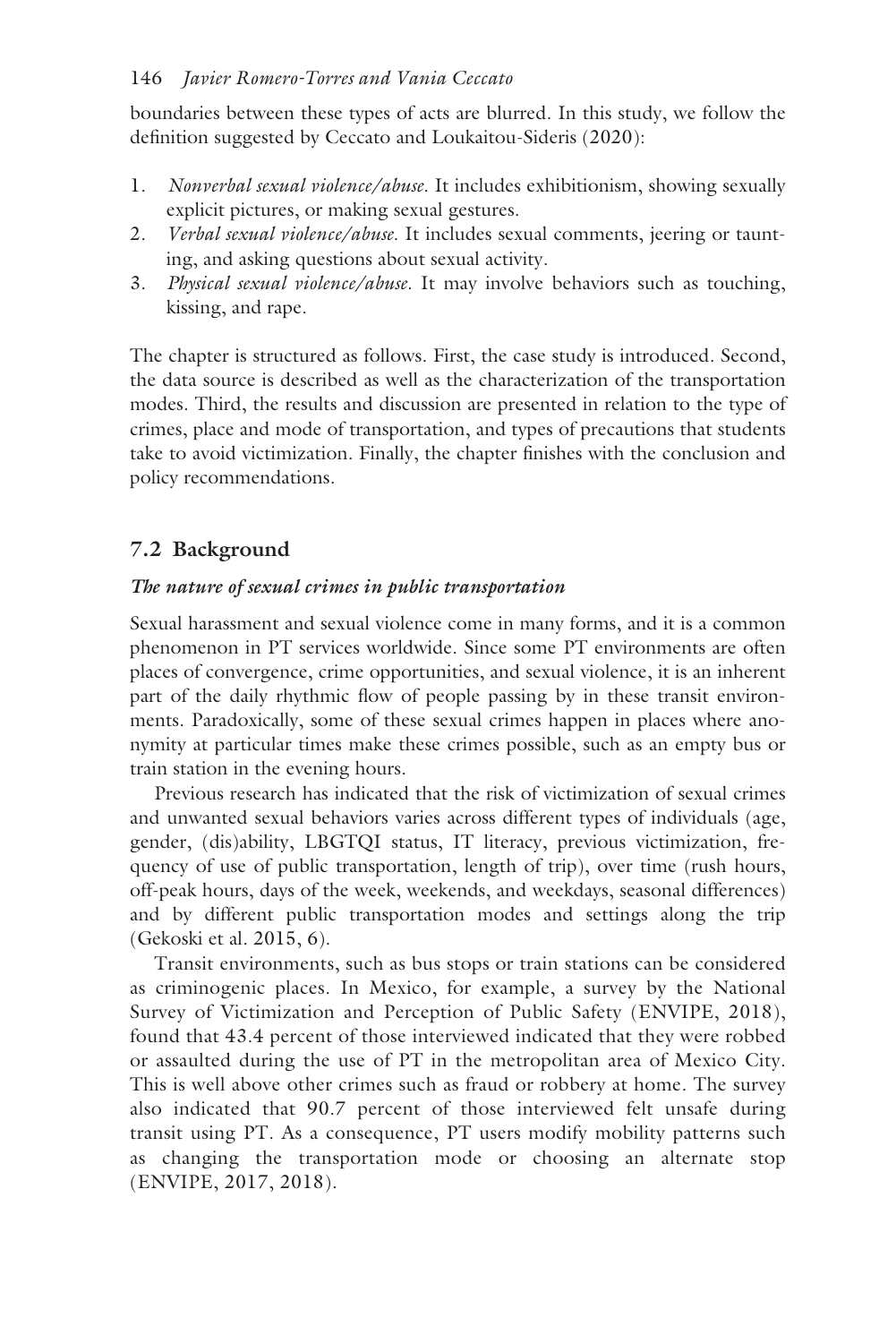Research has found that a majority of the victims of sexual harassment in transit systems are young people. The vast majority are university students aged 18 to 29, an age group that is affected more than other age groups in regards to sexual harassment and assault (Beller, Garelik, & Cooper, 1980; Tripathi, Borrion, & Belur, 2017). In the next section, we discuss the case study, based on a survey of 381 university students collected in 2018 from the CU Nezahualcóyotl campus.

### *Safety perceptions and behavior responses*

Previous research on fear of crime has evolved to suggest the existence of a complex relationship between individuals, lifestyles, as well as situational and contextual factors. The environment also plays a role in defining safety perceptions in transit environments (Otis, 2007; Lubitow et al., 2017). The vulnerability for sexual crimes differs greatly between different age groups but interacts with other factors such as gender, sexual orientation, and disability—and therefore previous victimization affects one's perceived safety. Safety perceptions also follow temporal patterns, whereby travelers often declare being more fearful when it is dark than during the day, see [Chapter 5.](#page--1-0)

Individuals who report higher levels of fear are those that are most likely to change and adapt how they move in space. Jackson and Gouseti (2012) indicates four main categories of behavioral responses to the fear of crime: avoidance behavior, protective behavior, behavioral and lifestyle adjustments, and participation in relevant collective activities. *Avoidance* behavior involves minimizing one's contact with certain types of people, routine activities, or places. If young riders feel unsafe travelling by bus at certain times, they may take an earlier bus or change the route. *Protective behavior* constitutes activities that are thought to prevent crime (putting up fences) as well as wider activities of selfprotection and safety improvement (traveling in groups). *Behavioral and lifestyle adjustments* involves a withdrawal from activities that are considered to be dangerous, such as taking public transportation in the evenings. Finally, *collective activities* include participation in groups, such as neighborhood watch programs or activities directed at elderly well-being.

#### *Hypotheses of study*

The study will examine the following hypotheses:

- 1. Women are more victimized than men in PT and transit environments.
- 2. Sexual harassment varies by type and transportation modes.
- 3. Safety perceptions vary by type of travelers, types of trips in buses and Metro and time of the day.
- 4. Travelers take precautionary measures to avoid sexual harassment in transit environments.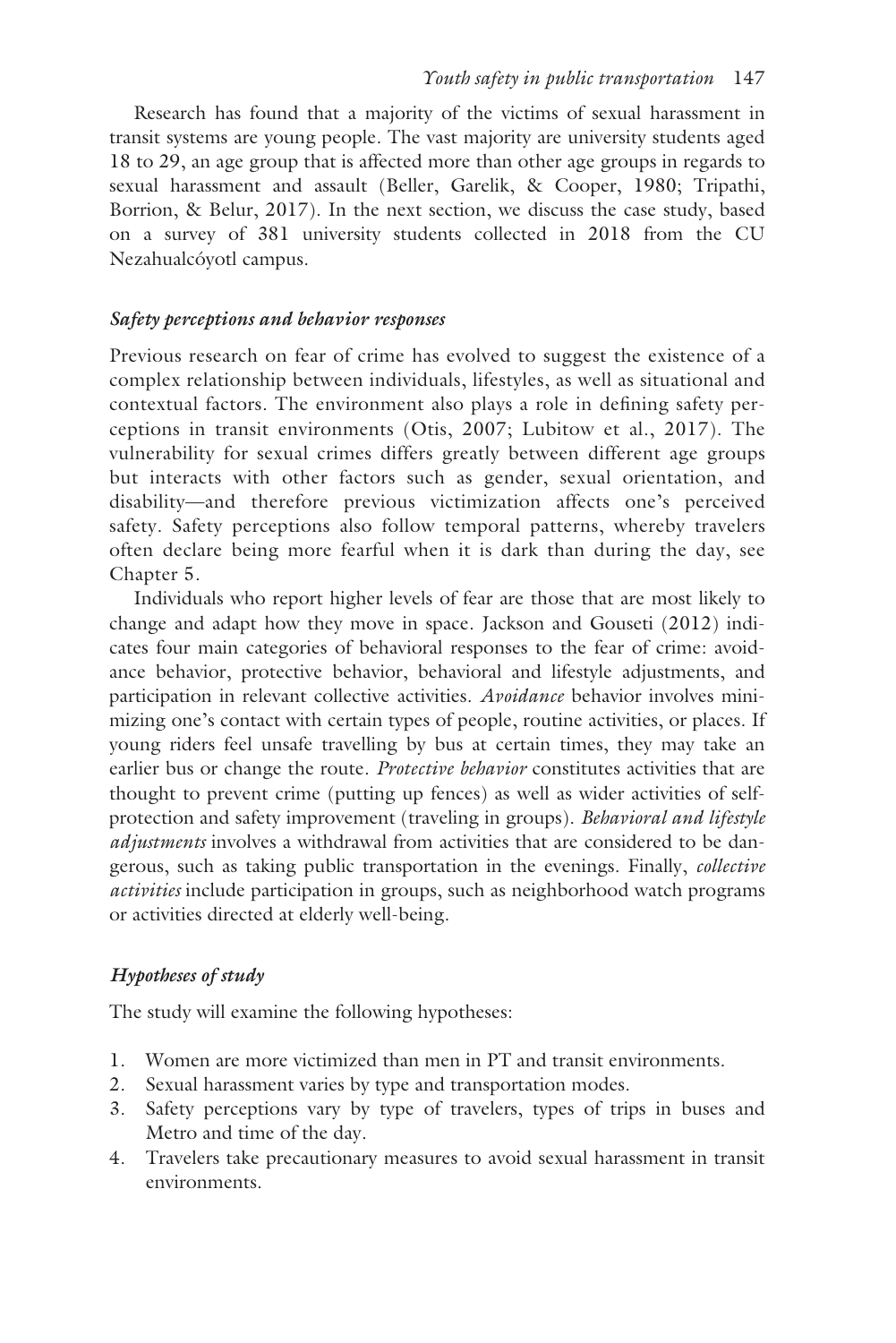## **7.3 Case study**

This study is part of an international project about the perception of university students on security and victimization during transit in the public transportation system (Ceccato & Loukaitou-Sideris, 2020). This paper reports on the case of Mexico City, using students at CU Nezahualcóyotl campus as the sample. The campus is embedded in the metropolitan area of the Valley of Mexico, in the municipality of Nezahualcóyotl belonging to the State of Mexico and boasts a population of 1,040,000 inhabitants. The campus belongs to the Autonomous University of the State of Mexico that houses 1,195 students. The majority of the students reside in surrounding municipalities in the eastern part of Mexico City such as Nezahualcóyotl, Chimalhuacán, Chalco Valley, and some municipalities (called *alcaldías*) of Mexico City, such as Iztapalapa (INEGI 2017).

The average travel time for students to reach the Nezahualcóyotl campus is 45 minutes with a fare payment of 16 MXN (0.8 US\$). A third of the students take more than an hour to complete the trip, with half needing to transfer two or more times to other modes of PT. Around 19 percent of students use private modes of transport such as bicycle, motorcycle, car, or walking to arrive at the Nezahualcóyotl campus, while 81 percent use public transportation (PT). While students who use only one way to arrive on campus represent 36.2 percent, those who use two modes correspond to 41.2 percent, 19 percent complete their trip in four modes, and 3.6 percent do so with more than four modes. The higher number of transfers results in greater travel times, whereby trips with four or more sections of travel represents a duration of around 250 percent more compared with trips made in a single mode (Romero, 2014).

#### *Characterization by transportation mode*

The modes of PT that the students have access to throughout the stages of their trip include those with high standards such as the Metro and BRT (Bus Rapid Transit) and those with poor service characteristics such as vans and minibus. The latter presents levels of informality and disorganization and low standards, which Cervero (2000) classifies as paratransit, offering a service characterized by a hybrid service, man-truck and a capacity of up to 15 seats (Vuchic, 2007). For the results presented in this document, two modes of PT used by the students were considered: Metro and bus, which are defined as follows.

There are 12 Metro lines that make up the network of the Collective Transportation System (STC) of the urban area of Mexico City. Line A, Pantitlán–La Paz, is the closest to the campus, it connects the municipalities east of Mexico City with Mexico City. The characteristics of this service are high frequencies, good service hours, and reliability. Buses are operated with a mixed vehicular configuration: vans, minibuses, and 30-seat buses; which implies a variable vehicle offer in time and space.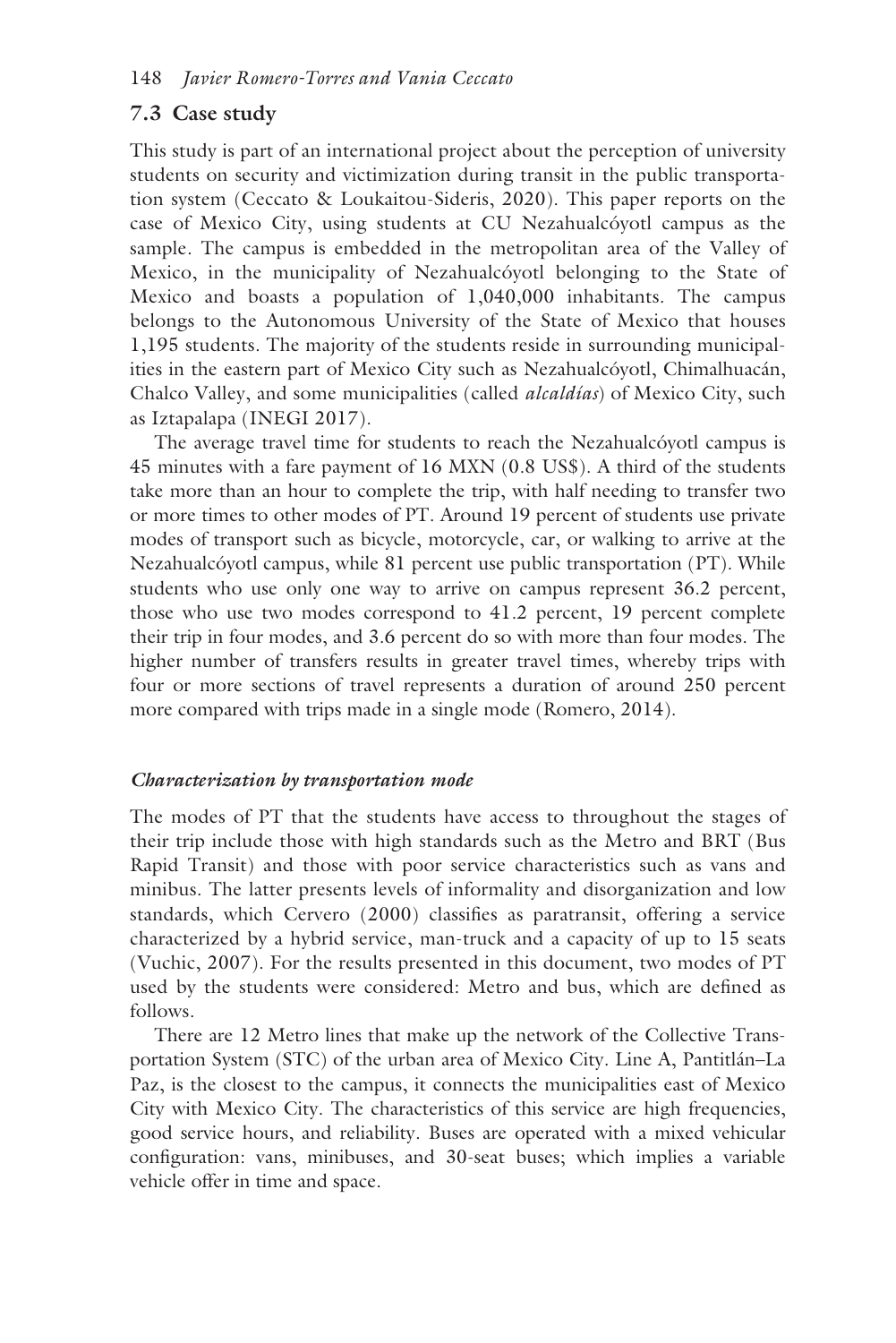#### *Characteristics of the sample of university students*

[Table 7.1](#page--1-0) shows the socio-demographic characteristics of the students, trip length and duration as well as victimization. The sample is characterized by a young sample, 98.1 percent were younger than 29 years. On average, 10 percent of the interviewees identified themselves as LGBTQI. Seventy-two percent of the interviewees identified as mixed race (mestizo), a population group prevalent in Mexico according to INEGI (2019). One out of four students takes between 15 and 30 minutes to arrive on campus, for 39.1 percent the trips take up to one hour, and for 24.3 percent the trips take up to two hours, which means that students must use motorized modes to carry out their transfers.

## **7.4 Results**

As many as 90.1 percent of women declare being sexually victimized in the last three years while in transit, while for men victimization accounted for 65.2 percent (women: 92.1 percent in buses and 88.0 percent in Metro; men: 65.4 percent in buses and 64.9 percent in Metro) [\(Table 7.1\)](#page--1-0). University students in Mexico City show *the highest* sexual victimization rate on buses and *the second highest* on the Metro when compared with those rates found in 17 other samples located in cities in five continents around the globe (for more detail see Ceccato and Loukaitou-Sideris, 2020). These results for female students in Mexico City are similar to those found in official statistics sources such as UN-Women (2018) which reports that 88.5 percent of female travelers are sexually harassed on public transportation in Mexico City. Despite these similarities, it should be noted that this study is based on a small sample of 383 university students (191 women and 188 men) travelling mostly by bus.

There is a small difference in victimization between buses and Metro for women but not for men. As many as 92.1 percent for women and 65.4 percent for men, declared to be victims of at least one sexual assault in buses, while in the Metro, the proportions of victimization are 88.0 percent and 64.9 percent, for women and men, respectively. However, it is unclear why the percentages of victimization for men are fairly constant regardless of mode of public transportation. Women who identify themselves as LGBTQI are more likely to be victimized on the Metro than in the bus. On the other hand, non-LGBTQI women are more likely to be victimized in the bus.

The proportion of sexual victimization increases with the duration of the trip (30–60 minutes reaches its peak) and then decreases again for both buses and Metro [\(Figure 7.1\(a\)\)](#page--1-0). For instance, those who frequently travel by buses  $(5-7)$ trips per week) are more likely to be sexually victimized. However, we noticed an inverse pattern among those using the Metro [\(Table 7.1\)](#page--1-0). This might be related to the types of environments (crowded carriages at peak times) and differences in guardianship experienced by the travelers in the Metro compared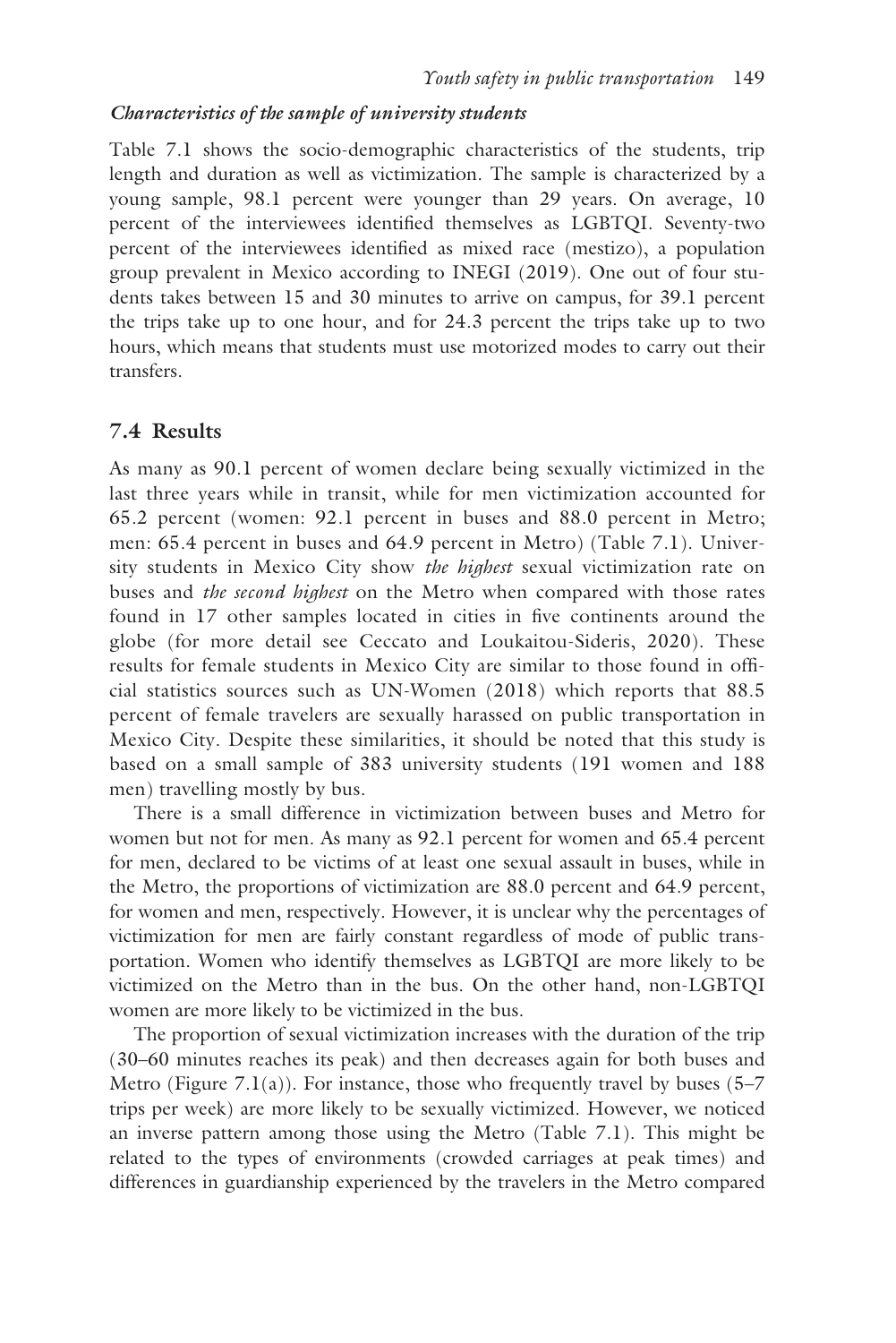|                                  |                                           |                             | Victimization                                           |                                              |                                                |                                                                                                                                                                                                                                |                                                           |                                                                    |                                                                     |                                                                          |
|----------------------------------|-------------------------------------------|-----------------------------|---------------------------------------------------------|----------------------------------------------|------------------------------------------------|--------------------------------------------------------------------------------------------------------------------------------------------------------------------------------------------------------------------------------|-----------------------------------------------------------|--------------------------------------------------------------------|---------------------------------------------------------------------|--------------------------------------------------------------------------|
|                                  |                                           |                             | B <sub>us</sub>                                         |                                              |                                                |                                                                                                                                                                                                                                | Metro                                                     |                                                                    |                                                                     |                                                                          |
| Characteristic                   | д,                                        | $\mathbb{N}$                | E                                                       |                                              | $\overline{M}$                                 |                                                                                                                                                                                                                                |                                                           |                                                                    | $\overline{M}$                                                      |                                                                          |
| Travel time, min (in $\%$ )      |                                           |                             | $\overline{N}$                                          | $\gamma_{\mathcal{E}}$                       | $\bar{N}$                                      | $\gamma_{\ell s}$                                                                                                                                                                                                              | $\bar{N}$                                                 | $\gamma_{\mathcal{E}}$                                             | $\rm N_o$                                                           | $\gamma_{\mathcal{E}}$                                                   |
| $>120$                           |                                           |                             |                                                         |                                              |                                                |                                                                                                                                                                                                                                |                                                           |                                                                    |                                                                     |                                                                          |
| $60 - 120$                       |                                           |                             |                                                         | $4509$<br>$2509$<br>$2503$<br>$102$<br>$102$ | $45.3$<br>$73.5$<br>$73.5$<br>$73.3$<br>$12.3$ | $2, 4, 6, 7, 7, 7, 8, 7, 7, 8, 7, 8, 7, 8, 7, 8, 7, 8, 7, 8, 7, 8, 7, 8, 7, 8, 7, 8, 7, 8, 7, 8, 7, 8, 7, 8, 7, 8, 7, 8, 7, 8, 7, 8, 7, 8, 7, 8, 7, 8, 7, 8, 7, 8, 7, 8, 7, 8, 7, 8, 7, 8, 7, 8, 7, 8, 7, 8, 7, 8, 7, 8, 7, 8$ | $487740$<br>$487940$                                      | $43.344$<br>$73.841$<br>$74.1$<br>$74.1$                           | 0.1336<br>13450.135                                                 | $\begin{array}{c} 1.6 \\ 2.6 \\ 2.9 \\ 4.9 \\ 2.9 \\ 7.4 \\ \end{array}$ |
| $30 - 60$                        |                                           |                             |                                                         |                                              |                                                |                                                                                                                                                                                                                                |                                                           |                                                                    |                                                                     |                                                                          |
| $15 - 30$                        |                                           |                             |                                                         |                                              |                                                |                                                                                                                                                                                                                                |                                                           |                                                                    |                                                                     |                                                                          |
| $\frac{5}{2}$                    |                                           |                             |                                                         |                                              |                                                |                                                                                                                                                                                                                                |                                                           |                                                                    |                                                                     |                                                                          |
| (dno.<br>Age (in % within age gr |                                           |                             |                                                         |                                              |                                                |                                                                                                                                                                                                                                |                                                           |                                                                    |                                                                     |                                                                          |
| $18 - 29$                        |                                           |                             |                                                         |                                              |                                                |                                                                                                                                                                                                                                |                                                           |                                                                    |                                                                     |                                                                          |
| $30 - 39$                        |                                           |                             |                                                         |                                              |                                                |                                                                                                                                                                                                                                |                                                           |                                                                    |                                                                     |                                                                          |
| $40 - 49$                        |                                           | $97.190$<br>$0.190$         | $\begin{array}{c} 0.0 \\ 0.0 \\ 0.0 \\ 0.0 \end{array}$ |                                              | $8.1000$<br>$0.000$                            | $8480$<br>$0000$                                                                                                                                                                                                               | $\begin{array}{c} 0.0000 \\ 0.0000 \\ \hline \end{array}$ |                                                                    | $\begin{array}{c} 0.0 \\ 0.0 \\ 0.0 \\ 0.0 \end{array}$             |                                                                          |
| Not say                          | 0.9900                                    |                             |                                                         |                                              |                                                |                                                                                                                                                                                                                                |                                                           |                                                                    |                                                                     | $95.380$<br>$9.380$                                                      |
| Ethnic group (in %)              |                                           |                             |                                                         |                                              |                                                |                                                                                                                                                                                                                                |                                                           |                                                                    |                                                                     |                                                                          |
| Mestizo                          |                                           |                             |                                                         |                                              |                                                |                                                                                                                                                                                                                                |                                                           |                                                                    |                                                                     |                                                                          |
| Indigenous                       |                                           |                             |                                                         |                                              |                                                |                                                                                                                                                                                                                                |                                                           |                                                                    |                                                                     |                                                                          |
| White                            | $69.1$<br>$69.0$<br>$11.6$<br>$12.6$      | $75.3$<br>$73.14$<br>$74.4$ |                                                         | $67.0$<br>$6.3$<br>$1.7$<br>$-1.3$<br>$-1.3$ | $80.767$<br>$-6.477$                           | $72.4$<br>$4.1$<br>$4.4\%$<br>$15.4\%$<br>$7.3$                                                                                                                                                                                | $60.9$<br>$4.3$<br>$13.0\%$<br>$21.7$                     | $\begin{array}{c} 70.2 \\ 6.0 \\ 10.7\% \\ 1.3 \\ 1.3 \end{array}$ | $\begin{array}{c} 69.7 \\ 1.5 \\ 13.6\% \\ 3.0 \\ 12.1 \end{array}$ | $77.48$<br>1.5%<br>1.69<br>1.42                                          |
| Afro-descendant                  |                                           |                             |                                                         |                                              |                                                |                                                                                                                                                                                                                                |                                                           |                                                                    |                                                                     |                                                                          |
| Not say                          |                                           |                             |                                                         |                                              |                                                |                                                                                                                                                                                                                                |                                                           |                                                                    |                                                                     |                                                                          |
| Is LGBTQI? (in %)                |                                           |                             |                                                         |                                              |                                                |                                                                                                                                                                                                                                |                                                           |                                                                    |                                                                     |                                                                          |
| $\frac{1}{2}$                    | $\begin{array}{c} 8.5 \\ 1.5 \end{array}$ | $91.5$<br>8.5               |                                                         | 90.9<br>9.1                                  | 87.7<br>12.3                                   | 93.5<br>6.5                                                                                                                                                                                                                    | $\begin{array}{c} 87.0 \\ 13.0 \end{array}$               | 88.7<br>11.3                                                       | 87.9                                                                |                                                                          |
| Yes                              |                                           |                             | $60.0$<br>40.0                                          |                                              |                                                |                                                                                                                                                                                                                                |                                                           |                                                                    |                                                                     | 93.4<br>6.6                                                              |

Table 7.1 Sexual victimization by individual characteristics and transportation mode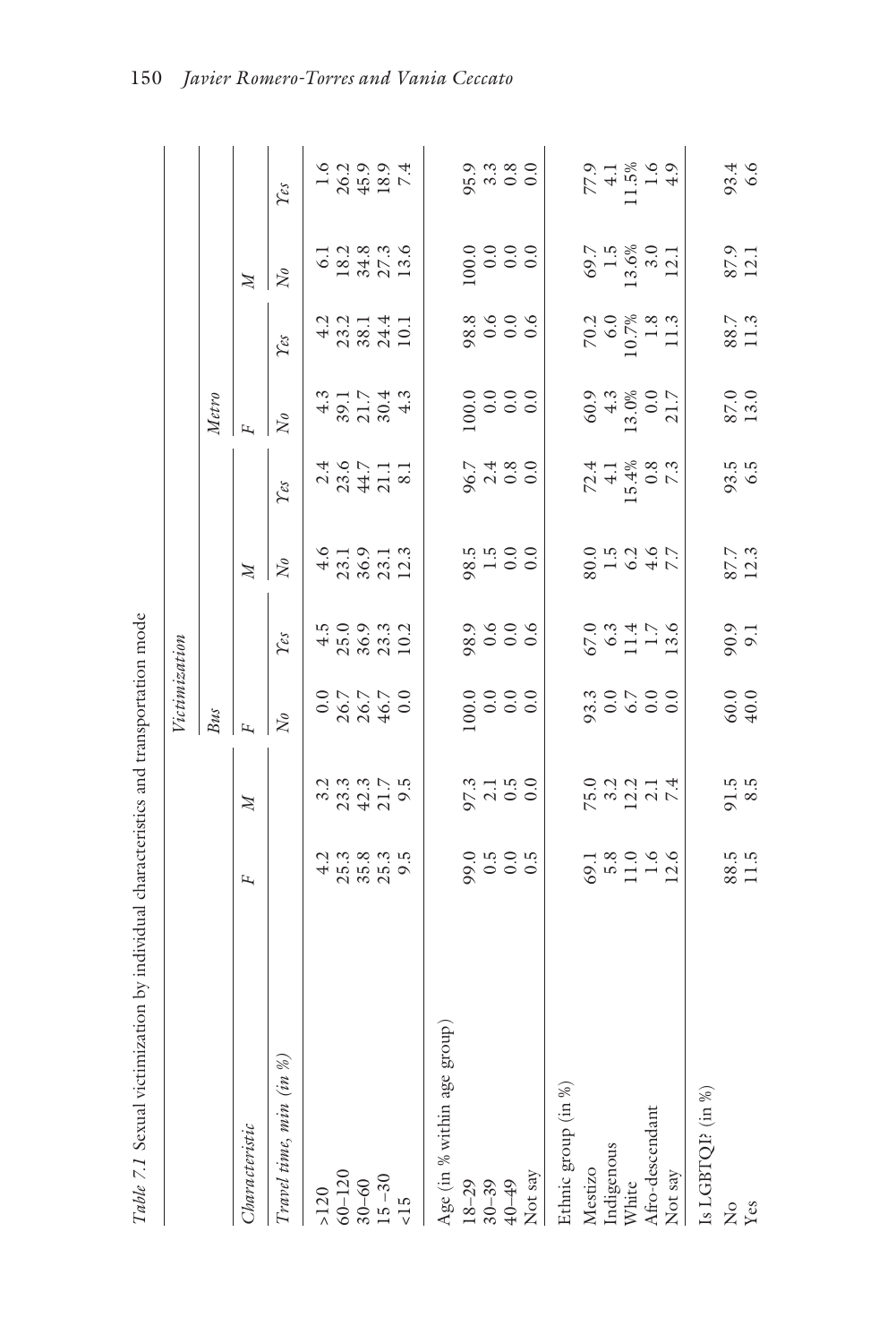| $\frac{1}{2}$                            |                   | 1223<br>124105<br>1241051 | $\begin{array}{l} 16.7 \\ 33.3 \\ 28.4 \\ 7.1 \end{array}$ | $25.7$<br>$24.7$<br>$24.7$<br>$4.1$<br>$4.1$ | $13.71$<br>$27.1$<br>$44.5$<br>$6.8$ |      |                                      |                            |                                     |                             |
|------------------------------------------|-------------------|---------------------------|------------------------------------------------------------|----------------------------------------------|--------------------------------------|------|--------------------------------------|----------------------------|-------------------------------------|-----------------------------|
|                                          |                   |                           |                                                            |                                              |                                      |      |                                      |                            |                                     |                             |
| $3 - 4$                                  |                   |                           |                                                            |                                              |                                      |      |                                      |                            |                                     |                             |
|                                          |                   |                           |                                                            |                                              |                                      |      |                                      |                            |                                     |                             |
|                                          |                   |                           |                                                            |                                              |                                      |      |                                      |                            |                                     |                             |
| imes/week<br>This frequency metro ( $\%$ |                   |                           |                                                            |                                              |                                      |      |                                      |                            |                                     |                             |
|                                          |                   |                           |                                                            |                                              |                                      |      |                                      |                            |                                     |                             |
| $\frac{1}{2}$                            |                   |                           |                                                            |                                              |                                      |      |                                      |                            |                                     |                             |
|                                          | 2<br>2020<br>2020 | $3.747777738887777888$    |                                                            |                                              |                                      |      | $0.77$<br>$7.7$<br>$7.3.1$<br>$61.5$ | 5.1<br>9.4<br>57.3<br>57.3 | $0.0$<br>7.16.7<br>18.5<br>47<br>47 | 8.9<br>116.38.0<br>116.38.0 |
| $1 - 2$                                  |                   |                           |                                                            |                                              |                                      |      |                                      |                            |                                     |                             |
|                                          |                   |                           |                                                            |                                              |                                      |      |                                      |                            |                                     |                             |
|                                          |                   |                           |                                                            |                                              |                                      |      |                                      |                            |                                     |                             |
|                                          |                   |                           | 7.9                                                        | 92.1                                         | 34.6                                 | 65.4 | 12.0                                 | 88.0                       | 35.1                                | 64.9                        |
|                                          |                   |                           |                                                            |                                              |                                      |      |                                      |                            |                                     |                             |

Trip frequency bus (% in times/week)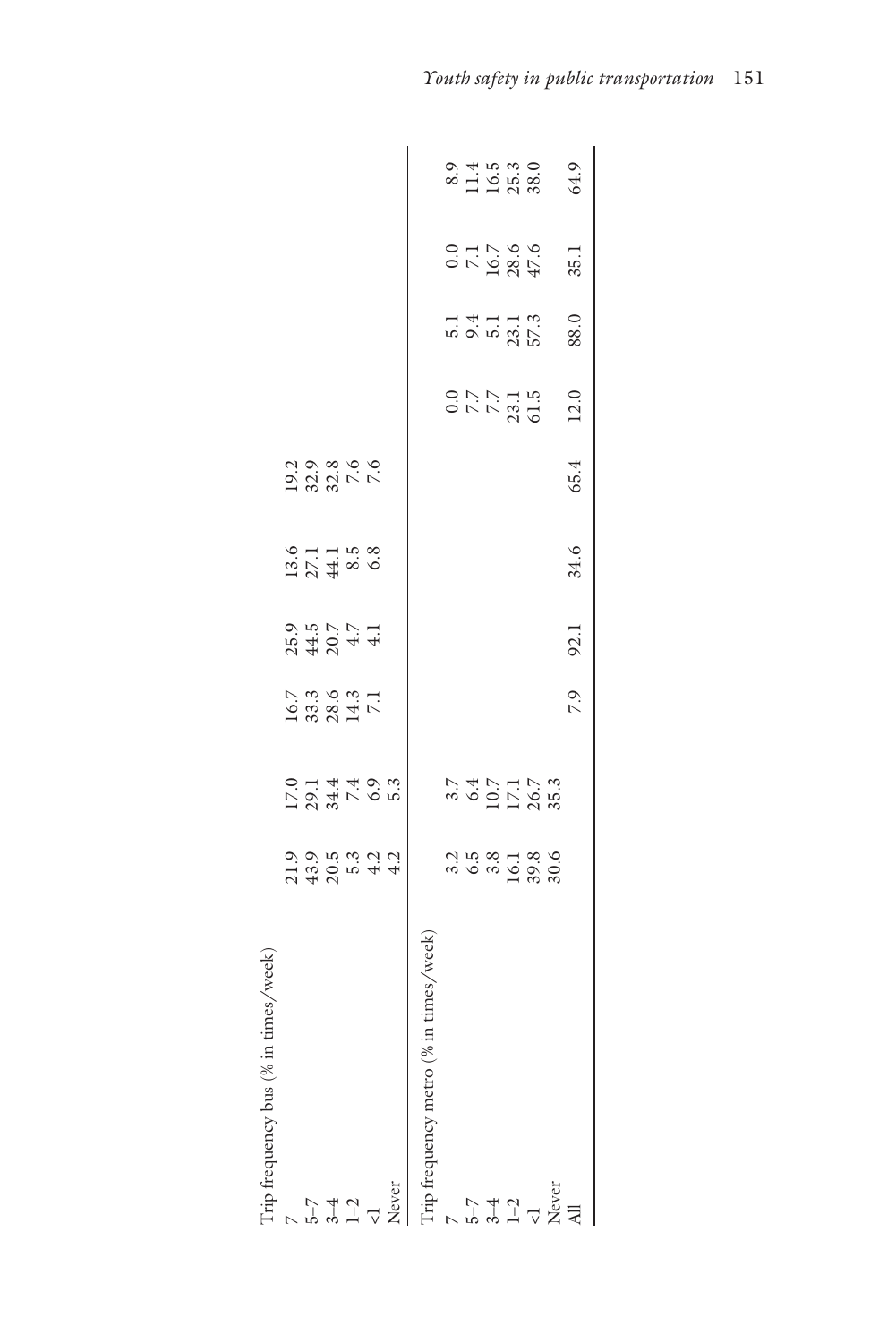

*[Figure 7.1](#page--1-0)* (a) Sexual victimization by duration of the trip and (b) frequency of use of PT.

with those found in buses and bus stops (Figure  $7.1(b)$ ), but also the fact that this sample comprises travelers using mostly buses (a larger sample of students using Metro would be necessary to confirm differences in victimization by transportation mode).

## *Types of sexual harassment by location and gender*

[Figure 7.2](#page--1-0) illustrates the types of sexual victimization that students have experienced in the last three years. Verbal harassment is more frequent in buses, while non-verbal sexual harassments are more common in the Metro, with women representing most of the victims. The most common verbal sexual harassments for women are whistling, unwanted sexual teasing, and sexual remarks, while for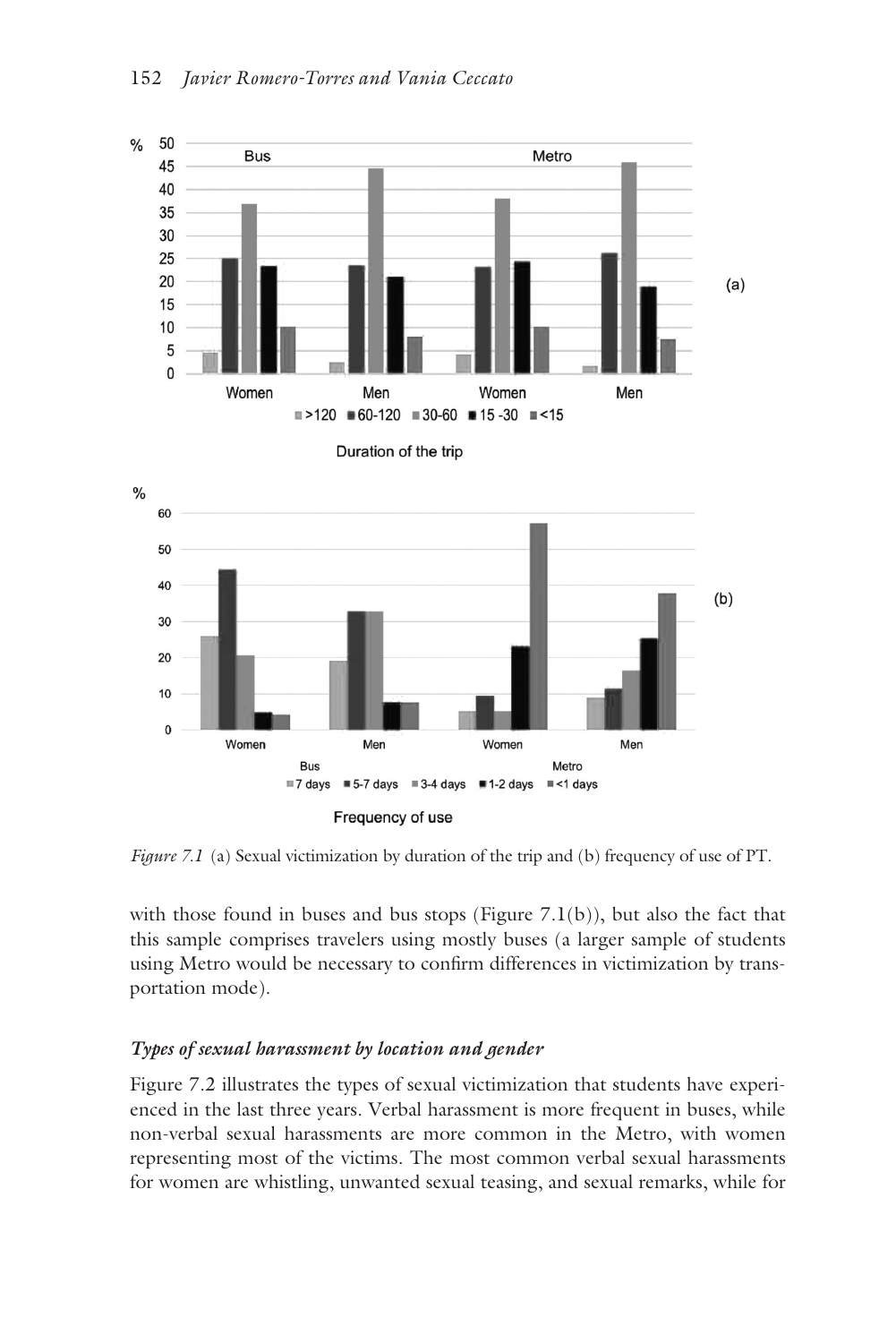

*[Figure 7.2](#page--1-0)* Types of sexual harassments in transit and by transportation mode. Access means on the way to/from bus stops and or Metro station.

men, the most common is to be asked to have sex with a stranger. These events often happen on the way to PT. The physical sexual crimes are the least experienced by the students, and are carried out with greater frequency on board the vehicle, in both bus and Metro. Victimization rates follow the types of transit environments in PT, they increase as the system becomes more crowded: on the way to the bus or train, platforms and stops, and finally on board the vehicle.

[Table 7.2](#page--1-0) shows other types of sexual victimization along the trip. Comments and whistles are the sexual assaults more commonly found (63.2 and 60.5 percent respectively) against women while waiting for the bus, followed by gestures and sending kisses. Against men it is more common whistling and stalking (with 22.3 percent and 17 percent, respectively). While on board the bus, gestures (63.3 percent) towards women and obscene language (31.4 percent) towards men are the most frequent types of offences. Physical sexual violence is the most common type of victimization declared by the students in both modes of PT. Asking to have sex is the most type of victimization by women (57.1 percent) and men (42.9 percent) on the way to the bus; sending kisses to women (34 percent) and harassment (17.6 percent) towards men are the most common types of offence while waiting, and gestures towards them and obscene language towards them persist while they remain inside the bus. During the use of the Metro, the victimization is maintained throughout the three stages, possibly explained by the homogeneity in the facilities of this transportation mode; while in the bus the differentiation persists, the conditions of the stops and interior of the bus are different. These findings suggest that the offenders may plan their actions towards their victims according to the transportation mode and the environments they involve.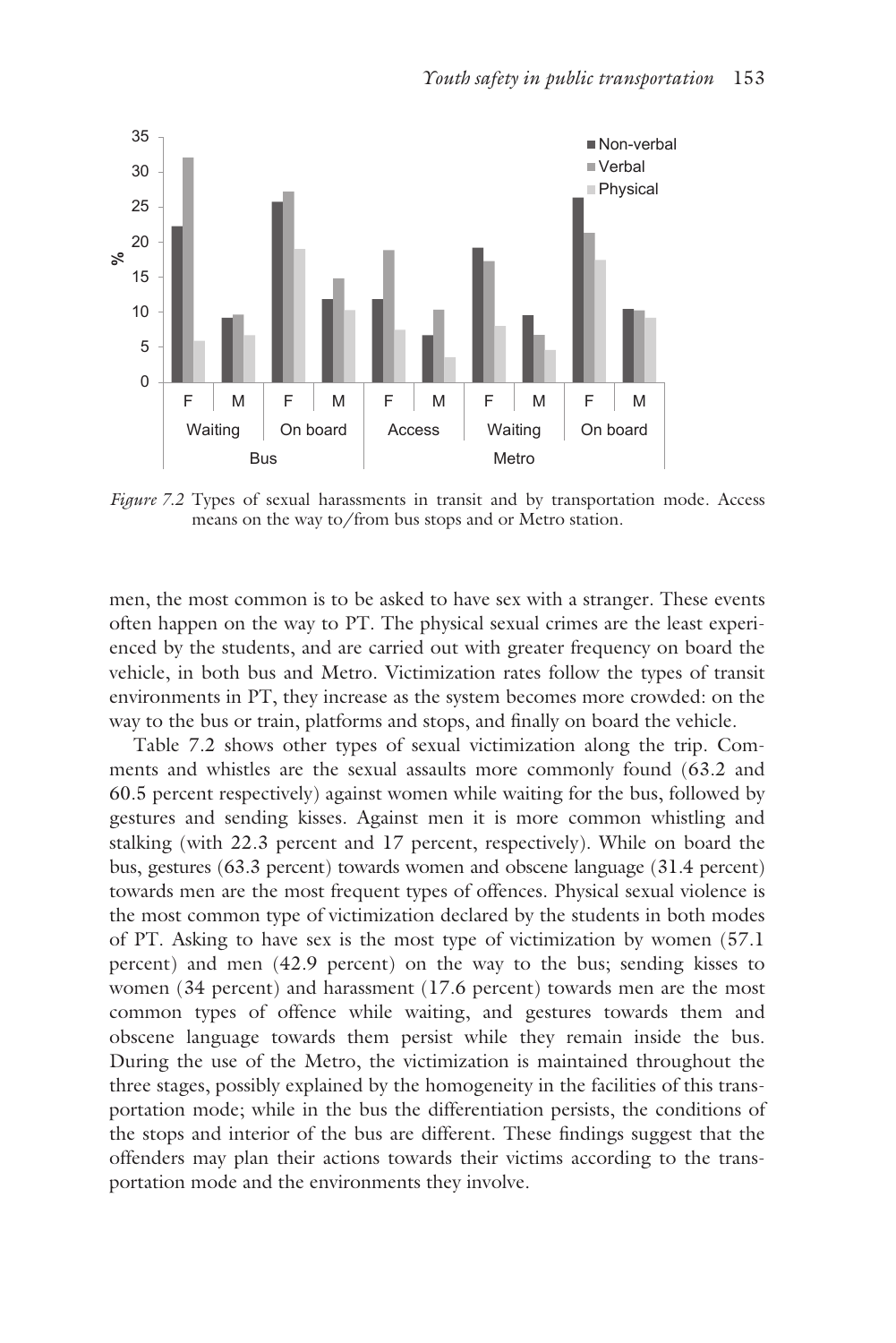| Sexual     | Type                                               | Bus                                                                                                                                                                                                                                                                                   |                                                                   |                                            |                               |                                  |                          | Metro                                                                                                         |                                                                |                             |                                                                                                                                                                                                                                                                                                     |
|------------|----------------------------------------------------|---------------------------------------------------------------------------------------------------------------------------------------------------------------------------------------------------------------------------------------------------------------------------------------|-------------------------------------------------------------------|--------------------------------------------|-------------------------------|----------------------------------|--------------------------|---------------------------------------------------------------------------------------------------------------|----------------------------------------------------------------|-----------------------------|-----------------------------------------------------------------------------------------------------------------------------------------------------------------------------------------------------------------------------------------------------------------------------------------------------|
| harassment |                                                    | Waiting                                                                                                                                                                                                                                                                               |                                                                   | Onboard                                    |                               | Access                           |                          | Waiting                                                                                                       |                                                                | Onboard                     |                                                                                                                                                                                                                                                                                                     |
|            |                                                    | д                                                                                                                                                                                                                                                                                     | $\mathbb{N}$                                                      | д                                          | $\mathbb{Z}$                  |                                  | $\mathbb{Z}$             | д                                                                                                             | $\mathbb{N}$                                                   | ц                           | $\overline{M}$                                                                                                                                                                                                                                                                                      |
| Non        | following you)<br>Stalking (a stranger             |                                                                                                                                                                                                                                                                                       |                                                                   |                                            |                               |                                  |                          |                                                                                                               |                                                                |                             |                                                                                                                                                                                                                                                                                                     |
| verbal     | Gestures                                           |                                                                                                                                                                                                                                                                                       |                                                                   |                                            |                               |                                  |                          |                                                                                                               |                                                                |                             |                                                                                                                                                                                                                                                                                                     |
|            | Showing pornographic images                        |                                                                                                                                                                                                                                                                                       |                                                                   |                                            |                               |                                  |                          |                                                                                                               |                                                                |                             |                                                                                                                                                                                                                                                                                                     |
|            | Exhibitionism                                      |                                                                                                                                                                                                                                                                                       |                                                                   |                                            |                               |                                  |                          |                                                                                                               |                                                                |                             |                                                                                                                                                                                                                                                                                                     |
|            | ablic<br>Masturbation in pu                        | $\begin{array}{c} 35.00000 \\ 35.00000 \\ 35.00000 \\ 35.00000 \\ 35.00000 \\ 35.0000 \\ 35.0000 \\ 35.0000 \\ 35.0000 \\ 35.0000 \\ 35.0000 \\ 35.0000 \\ 35.0000 \\ 35.0000 \\ 35.0000 \\ 35.0000 \\ 35.0000 \\ 35.0000 \\ 35.0000 \\ 35.0000 \\ 35.0000 \\ 35.0000 \\ 35.0000 \\ $ | C C C C C H L W O N<br>C C C C C H L W O N<br>C C C C C H L W O N |                                            | $113000000000000000$          | $129777977897789777997444805509$ |                          | 2020 2020 2021 2022 2022 2022 2023 2024 2025 2026 2027 2028 2024 2025 2026 2027 2028 2024 2025 2026 2027 2028 | U xa 4 0 0 1 U 4 0 0<br>O 4 0 0 1 U 4 0 0<br>O 4 0 0 1 U 4 0 0 |                             |                                                                                                                                                                                                                                                                                                     |
|            | Send kisses                                        |                                                                                                                                                                                                                                                                                       |                                                                   |                                            |                               |                                  |                          |                                                                                                               |                                                                |                             |                                                                                                                                                                                                                                                                                                     |
| Verbal     | by a stranger<br>Asked to have sex                 |                                                                                                                                                                                                                                                                                       |                                                                   |                                            |                               |                                  |                          |                                                                                                               |                                                                |                             |                                                                                                                                                                                                                                                                                                     |
|            | about clothing, looks)<br>Sexual comments          |                                                                                                                                                                                                                                                                                       |                                                                   |                                            |                               |                                  |                          |                                                                                                               |                                                                |                             |                                                                                                                                                                                                                                                                                                     |
|            | Making kissing sounds, calling you babe,<br>honey. |                                                                                                                                                                                                                                                                                       |                                                                   |                                            |                               |                                  |                          |                                                                                                               |                                                                |                             | $\begin{array}{l} 16.69 \\ 0.804 \\ 0.904 \\ 0.904 \\ 0.904 \\ 0.904 \\ 0.904 \\ 0.904 \\ 0.904 \\ 0.904 \\ 0.904 \\ 0.904 \\ 0.904 \\ 0.904 \\ 0.904 \\ 0.904 \\ 0.904 \\ 0.904 \\ 0.904 \\ 0.904 \\ 0.904 \\ 0.904 \\ 0.904 \\ 0.904 \\ 0.904 \\ 0.904 \\ 0.904 \\ 0.904 \\ 0.904 \\ 0.904 \\ 0.$ |
|            | Using obscene/abusive language                     |                                                                                                                                                                                                                                                                                       |                                                                   |                                            |                               |                                  |                          |                                                                                                               |                                                                |                             |                                                                                                                                                                                                                                                                                                     |
|            | Unwanted sexual teasing, remarks                   | 29.39<br>20.39                                                                                                                                                                                                                                                                        | $14.7$<br>$11.7$<br>$4.3$                                         | $38.45$<br>43<br>43                        | $31.4$<br>$16.5$<br>$6.4$     | $16.3$<br>$17.8$<br>7.3          | $12.9$<br>$5.9$<br>$1.6$ | 23.1<br>25.1<br>13.1                                                                                          |                                                                | $34.0$<br>$31.2.0$          | 22.3<br>9.64                                                                                                                                                                                                                                                                                        |
|            | Asking you personal questions about sexual<br>life |                                                                                                                                                                                                                                                                                       |                                                                   |                                            |                               |                                  |                          |                                                                                                               |                                                                |                             |                                                                                                                                                                                                                                                                                                     |
|            | Whistling                                          |                                                                                                                                                                                                                                                                                       |                                                                   |                                            |                               |                                  |                          |                                                                                                               |                                                                |                             |                                                                                                                                                                                                                                                                                                     |
| Physical   | inappropriately<br>Groping, touching               |                                                                                                                                                                                                                                                                                       | 21<br>21<br>20<br>20                                              | $36.1$<br>$3.3$<br>$3.3$<br>$3.3$<br>$3.3$ | $234040$<br>$24780$<br>$2478$ | 0.11 x x x<br>0.11 x x x         | $20017$<br>$3017$        | $23 - 8$<br>$-2$<br>$-3$<br>$-6$<br>$-6$<br>$-6$<br>$-6$<br>$-6$<br>$-6$                                      | 4 m so so<br>6 4 4 4                                           | $20.4$<br>$3.21.5$<br>$8.4$ | $\begin{array}{c} 0.6 \\ 0.4 \\ 0.9 \\ 0.0 \\ \hline \end{array}$                                                                                                                                                                                                                                   |
|            | by a stranger<br><b>Jnwanted</b> kissing           |                                                                                                                                                                                                                                                                                       |                                                                   |                                            |                               |                                  |                          |                                                                                                               |                                                                |                             |                                                                                                                                                                                                                                                                                                     |
|            | Pulling or playing with your hair                  |                                                                                                                                                                                                                                                                                       |                                                                   |                                            |                               |                                  |                          |                                                                                                               |                                                                |                             |                                                                                                                                                                                                                                                                                                     |

Table 7.2 Aggressions in relation to gender and transportation mode  $(\%)$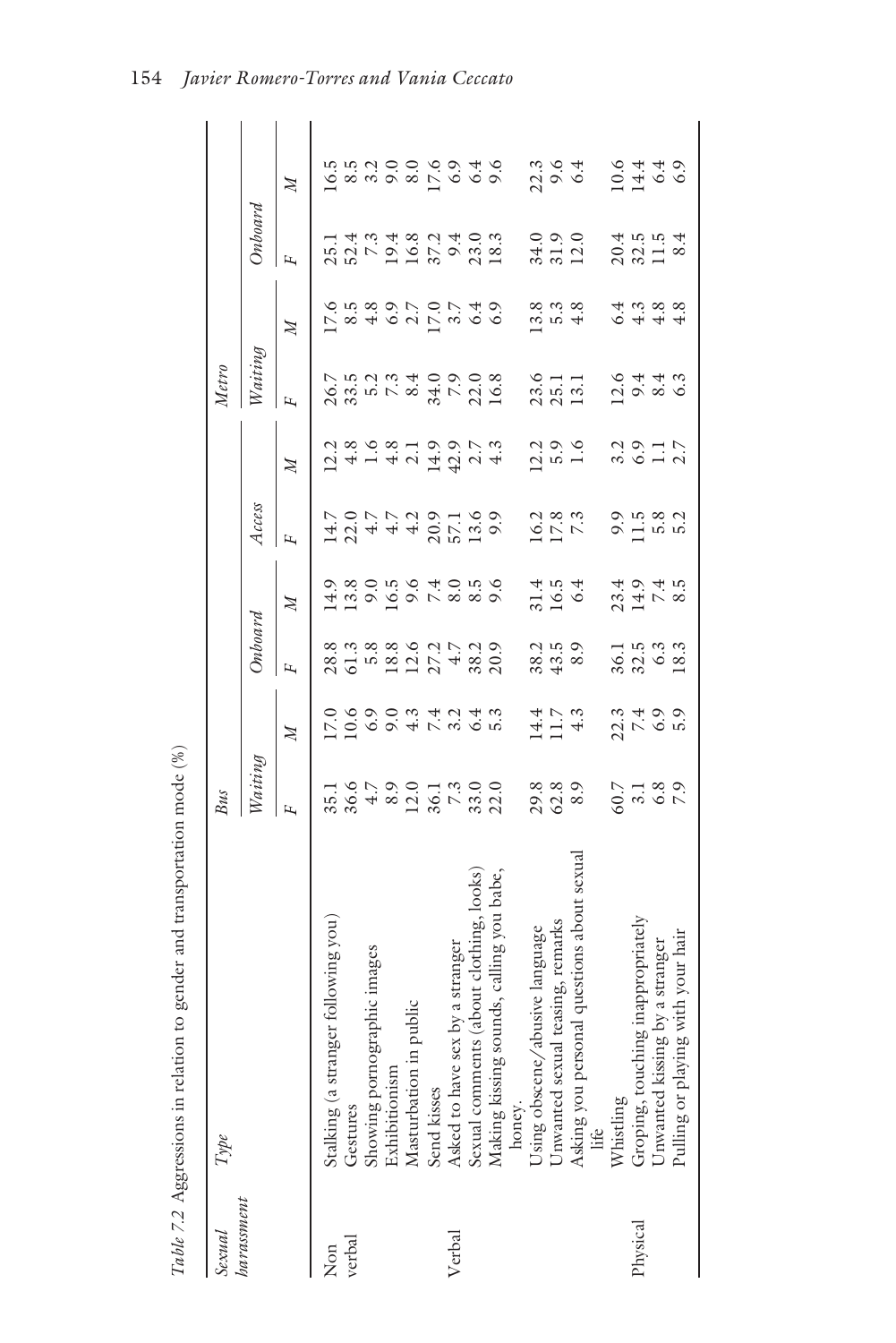#### *Safety perceptions—day and night*

Only 1 percent of women and 7 percent of men declare feeling "always" or "often" safe after dark on the bus in Mexico City. Similarly, at the bus stop or walking to/from bus stop, only 2 percent of female students and 4 percent of male students declare feeling "always" or "often" safe after dark—these percentages are *the lowest safest levels* declared by students taking part in the global study comparing 18 city-samples around the world (Ceccato and Loukaitou-Sideris, 2020).

[Figure 7.3](#page--1-0) shows safety perceptions declared by university students by gender in Mexico City when using bus and Metro, by settings and by day and night. Men and women declare feeling less safe during evening/night hours than during the day. For buses, 36 percent of the students indicated that they sometimes felt safe waiting and on board the bus during the day. As many



*[Figure 7.3](#page--1-0)* Perceived safety by gender, transportation mode, settings and time of day.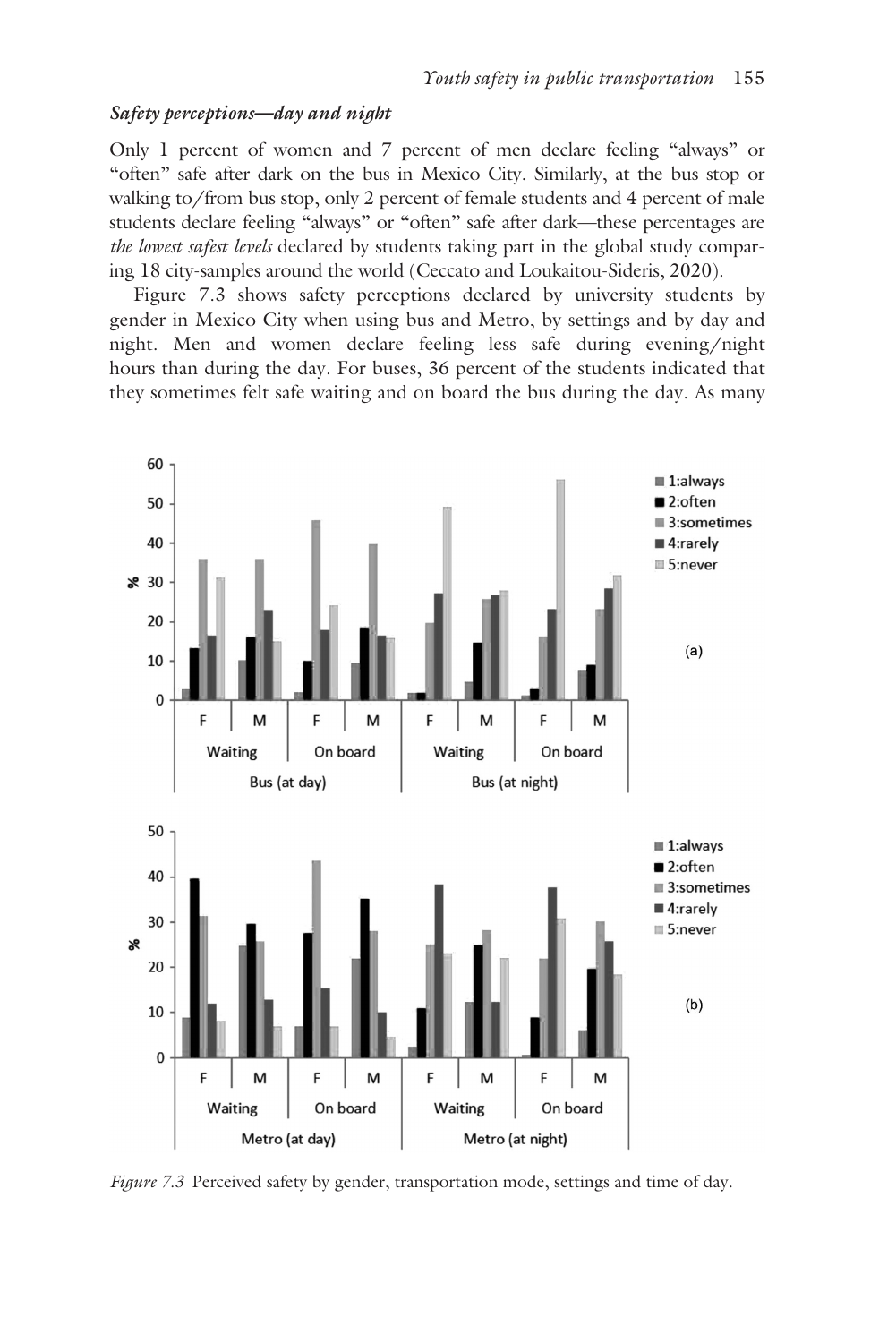as 47.6 percent of them indicated sporadic levels (rarely and never) of safety at the stop; those proportions decrease to 42.1 percent and 32.3 percent when students are on board the bus. Note that while for the frequency levels of safety *always* and *often* changes for men from 26.2 percent (waiting for the bus) to 28 percent (on board), for women the proportion decreases from 16.4 percent (waiting for the bus) to 12.2 percent (on board), indicating an increased risk for certain types of physical sexual harassment on board, such as groping.

Similarly, during the evening/night, the frequency of feeling less safe increases as they move from waiting at the bus stop to on board (waiting: 29 percent at night, while on board the bus the proportion is 37.3 percent). This indicates that, on board buses, women are more often victimized (in quantity or intensity) than when they are at the bus stop. Additionally, they might be at higher risk of other types of crimes such as thefts, pickpocketing on board buses. During the day, men declared feeling slightly safer on board the bus compared with waiting for the bus. In regard to overnight trips, they also feel less safe than during the day, whereby the perception of safety decreased by 28.1 percent on board the bus during the night compared with the day. Men feel less safe during the night and this insecurity is most likely explained by an increased risk of overall crimes, such as robbery or assaults, and to a lesser extent explained by sexual assaults.

[Figure 7.3](#page--1-0) shows higher levels of safety declared by the university students when using the Metro by day than those using the Metro by evening/night. According to the stage of the trip during the day, the safety experienced by women is reduced by 14 percent on board the Metro in relation to waiting for it, this is contrary to the increase of 2.7 percent that has been identified for men. What can be deduced from this is that certain types of sexual assaults intensify against women aboard the Metro car. For trips taken during evening/ nights, safety decreases from waiting to onboard by 19.7 percent for women and 11.5 percent for men.

#### *Precautions*

In Mexico City, travelling during the day, being accompanied by other people, and avoiding wearing jewelry, are common measures taken by students using the bus and Metro ([Table 7.3\)](#page--1-0). These precautions reflect lower levels of safety perceptions on the Metro and/or on the way to the Metro stations during the night [\(Figure 7.3\)](#page--1-0). A small percentage (4.5 percent) of respondents even felt the need to also carry some type of weapon. While avoiding certain Metro stations or lines was a precaution taken by a higher percentage of students than avoiding certain bus lines, this is possibly explained by the fact that many students are captive bus commuters, with the bus being their only option to reach the campus. Avoiding carrying a wallet was more frequent for Metro riders, possibly because of crowding, not only on board, but also at the platforms and corridors during rush hour.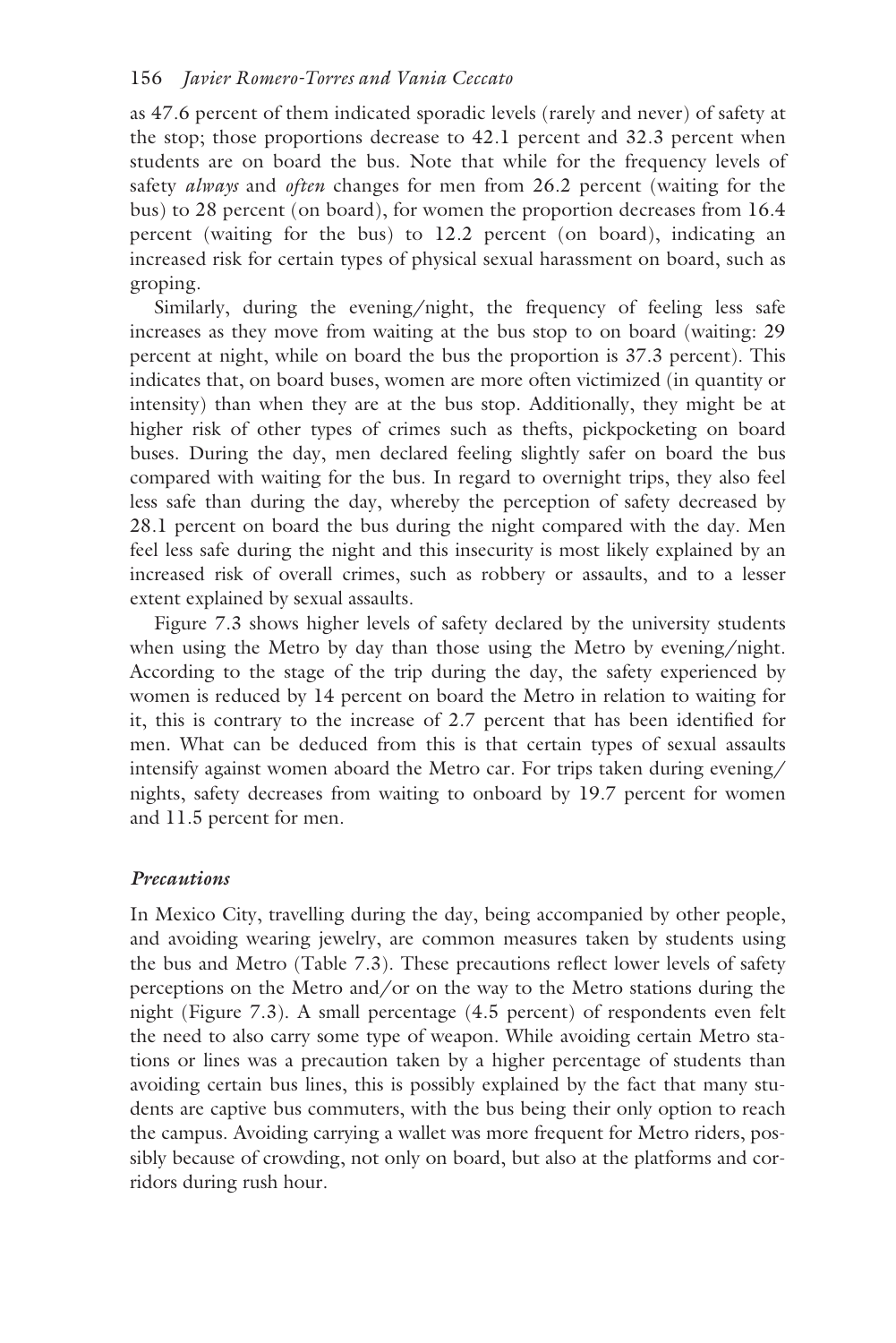| Precautions                                            | Bus  | Metro |  |
|--------------------------------------------------------|------|-------|--|
| Travel in the day                                      | 11.7 | 11.5  |  |
| Always with someone                                    | 10.9 | 15.1  |  |
| Avoid certain station or lines                         | 7.9  | 23.4  |  |
| Wearing certain clothes                                | 9.8  | 12.9  |  |
| Do not wear jewelry                                    | 16.2 | 16.4  |  |
| Avoid carrying wallet                                  | 8.9  | 14.5  |  |
| Carry a weapon                                         | 4.5  | 5.1   |  |
| Wait for public transportation only in well-lit places | 15.2 |       |  |
| Wait for public transportation with other users        | 14.9 |       |  |
| Other                                                  |      | 1.2   |  |

*[Table 7.3](#page--1-0)* Mexico City student precautions while travelling on public transit (%)

Source: Authors.

#### **7.5 Discussion of results**

Women are victims of sexual assaults in greater proportion than men, confirming our first hypothesis. The risk of men being sexually harassed seems to be independent on the mode of transportation while, for women, the risk decreases when using the Metro compared with the bus. As suggested by the second hypothesis, victimization varies by type of sexual harassment (the most common is verbal sexual harassment) in both bus and Metro but may vary along the trip. Students were victimized by verbal and non-verbal types of harassment during their trip to the transit stop or when waiting for the transit vehicle. Some students also suffered physical harassment, while on board the transit vehicle.

In terms of our third hypothesis, we found that safety perceptions vary by type of travelers (women declare feeling more fearful than men) and types of trips in buses and Metro and on the way to the transport nodes (bus stops and Metro stations). Considering the transportation mode, the perception of safety is rated much higher when the user is onboard the Metro car in comparison with waiting on the platform. Safety perception decreases when trips are made in the evening/night in comparison with daytime.

Our fourth hypothesis was also confirmed: we found travelers take precautionary measures to avoid sexual harassment in transit environments. Signals of what one may call 'dysfunctional fear' can be clearly witnessed when one starts avoiding certain places (in this case, certain stations or lines) or certain times (for example, traveling alone during the evening). The findings show indications of behavioral adaptation as suggested by Jackson and Gouseti (2012), such as thinking about what clothes to wear, not choosing to carry a wallet, or not wearing jewelry.

#### **7.6 Conclusions and recommendations**

This chapter reports experiences of sexual victimization and perception of safety in public transportation (PT) by young people in eastern Mexico City, Mexico,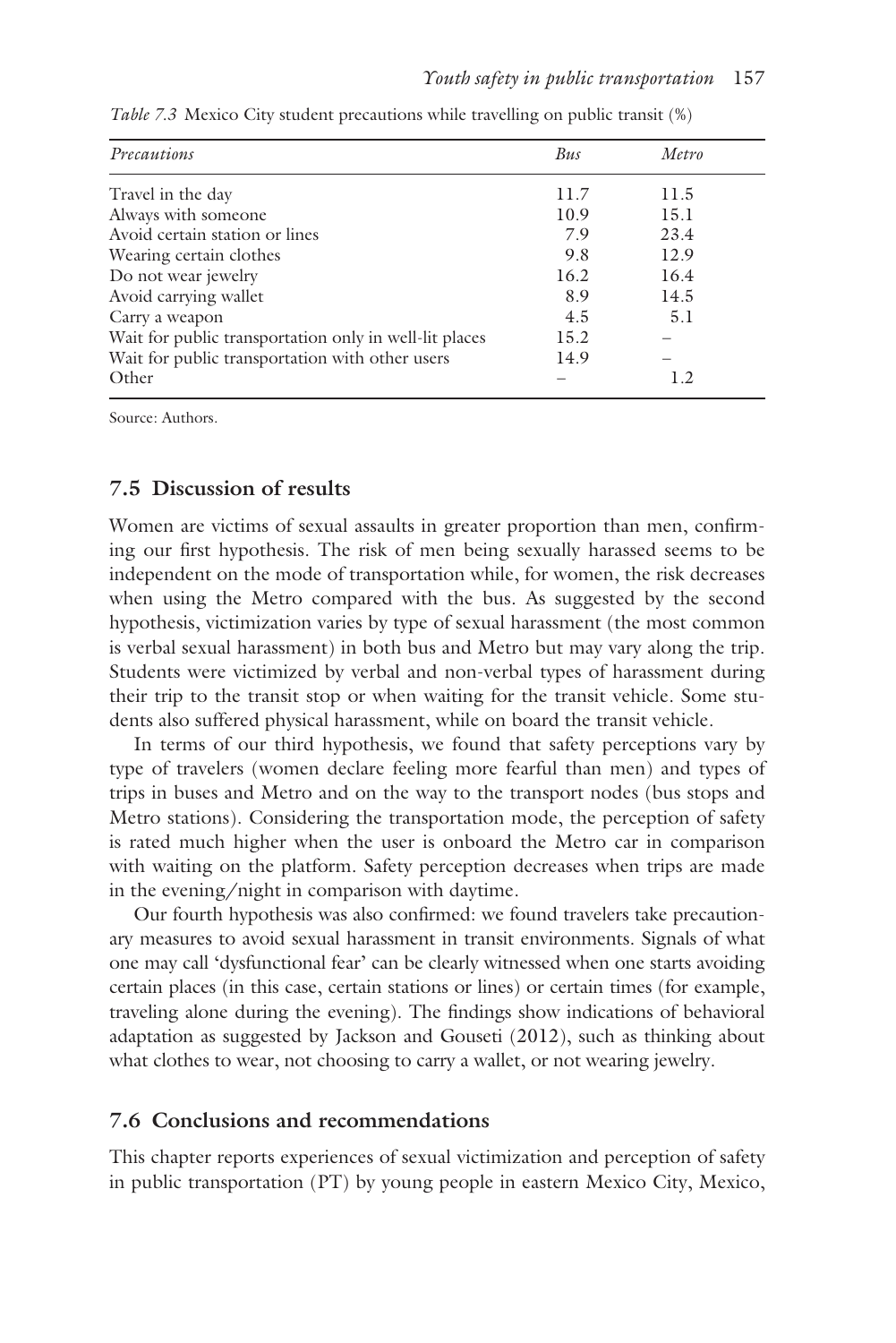using the answers of a survey carried out on 381 university students. Findings show that women are more victimized than men in PT and transit environments. The proportion of victimization in Mexico City is the highest among college students, compared with a survey of 17 cities across five continents carried out by Ceccato and Loukaitou-Sideris (2020). Such high victimization also varies by type of sexual harassment, transportation mode, length of trip, frequency of use of PT and transit settings (on board, waiting for the bus, on the way to Metro/bus stops). Students declared being more fearful during evening and nights than during the day, which leads them to take precautionary measures against potential victimization, such as avoiding travel during the evening, avoiding certain routes, making use of well-lit stops/stations, travelling with others, or even carrying a weapon. The above raises the issues of poor safety conditions as an impediment to the students' quality of life and, in general, the external costs of crime on mobility and on PT systems. Although the generalizability of this study is limited by the small sample size (respondents, especially among Metro users and area of study), it could serve as the basis for future large-scale surveys on transit environments in Mexico and elsewhere.

Safety perceptions and levels of victimization, in general, depend on the transportation mode and the time of travel (day or night), therefore public policies aimed at reducing sexual harassment and improving safety for travelers should consider these situational aspects when tackling sexual harassment in PT environments. Public policies aimed at reducing sexual transit crimes should consider different transportation modes at different stages of the trips. Knowing in more detail *where* and *when* most sexual harassment occurs is fundamental for future research, and also creates a set of realistic safety strategies to improve transit environments of young travelers in Mexico City.

Maintenance of the transportation infrastructure to increase the perception of user safety is also necessary. This can be achieved by improving lighting conditions in stations, stops, or modal exchange areas, and along pedestrian routes or establishments where there is a constant flow of people. It would be desirable to have security guards/police surveillance in and around the transportation systems, especially at stops, stations for bus routes, and on board wagons for the Metro system. From the above, constant monitoring should be carried out to assess the impact of these implementations on users' safety to redefine the strategies and modify them in order to provide feedback for mitigation measures. It is fundamental to consider users' perspectives when tackling safe conditions in PT environments, in particular the needs of women who are mostly likely to be targets of sexual harassment and have their life opportunities reduced by impaired mobility when using PT.

#### **References**

Beller, A., Garelik, S., & Cooper, S. (1980). Sex crimes in the subway. *Criminology*, 18, 35–52.

Ceccato, V., & Loukaitou-Sideris, A. (2020). *Transit Crime and Sexual Violence in Cities: International Evidence and Prevention*. London: Routledge.